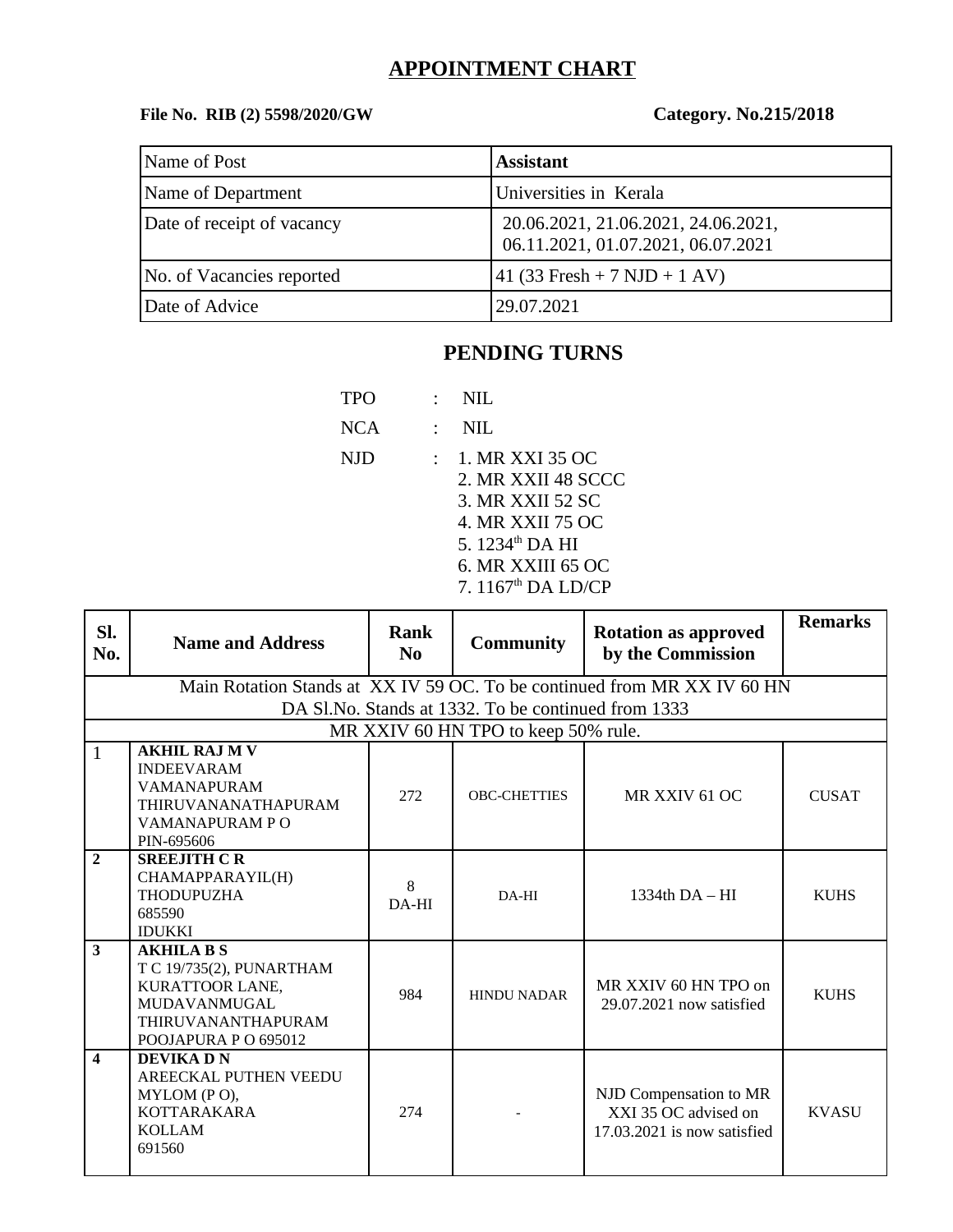| $\overline{5}$   | <b>RENI VARGHESE</b><br><b>RENI HOUSE</b><br>PALLIKUNNU PUTHUVAL,<br>PALLIKUNNU PO<br><b>IDUKKI</b><br>685501                                                                                                                                             | $R-5$<br>SL-SCCC | SCCC-<br><b>SAMBAVAR</b> | NJD Compensation to MR<br>XXII 48 SCCC advised on<br>03.12.2020 is now satisfied       | University of<br>Calicut |
|------------------|-----------------------------------------------------------------------------------------------------------------------------------------------------------------------------------------------------------------------------------------------------------|------------------|--------------------------|----------------------------------------------------------------------------------------|--------------------------|
| 6                | YAMUNA P<br>PALLIYALI (HOUSE)<br>POOTHERIVALAPPIL<br><b>MALAPPURAM</b><br>VELIMUKKU (PO),676317                                                                                                                                                           | 19<br>SL-SC      | <b>SC-CHERUMAN</b>       | NJD Compensation to MR<br>XXII 52 SC advised on<br>03.12.2020 is now<br>satisfied.     | Kerala<br>University     |
| $\overline{7}$   | <b>VISHNU CHANDRAN C S</b><br><b>POURNAMI</b><br>AYYAPPANKAVU NAGAR<br><b>TRIVANDRUM</b><br>KILIMANOOR P O- 695601                                                                                                                                        | 275              |                          | NJD Compensation to MR<br>XXII 75 OC advised on<br>03.12.2020 is now satisfied         | Kerala<br>University     |
| $\bf{8}$         | <b>SUBIS</b><br>PLAVILA THEKKATHIL<br><b>THAZHAVA</b><br>KUTHIRAPANTHY 690523<br><b>KOLLAM</b>                                                                                                                                                            | 9<br>DA-HI       | DA-HI                    | NJD Compensation to<br>$1234th - DA - HI$ advised<br>on 03.12.2020 is now<br>satisfied | Kerala<br>University     |
| $\boldsymbol{9}$ | <b>ARUNKUMAR A</b><br><b>ARUN VIHAR</b><br>PULIKKULAM<br>PARAKADAVU PO-690561<br><b>KOLLAM</b>                                                                                                                                                            | 277              |                          | NJD Compensation to MR<br>XXIII 65 OC advised on<br>03.12.2020 is now satisfied        | Kerala<br>University     |
| $10*$            | <b>SREELAL P</b><br><b>SREELAYAM</b><br><b>MANNUR</b><br><b>PORORA 670702</b><br><b>KANNUR</b>                                                                                                                                                            | 280              | <b>THIYYA</b>            | MR XXIV 63 OC                                                                          | Kerala<br>University     |
| $11*$            | <b>ARUNU</b><br>THANNAL HOUSE<br><b>PUTHUKKODE</b><br>KANNANUR PO PIN 678702<br><b>PALAKKAD</b>                                                                                                                                                           | 283              | <b>EZHAVA</b>            | MR XXIV 65 OC                                                                          | Kerala<br>University     |
| 12               | <b>VIJITHA CR</b><br><b>Permanent Address</b><br>PADATHUPARAMBIL 383<br>KOCHANGADI -NORTH<br><b>PARAVUR</b><br>VADAKUMPURAM P O-683521<br><b>ERNAKULAM</b><br><b>Communication Address</b><br><b>CHENNARA</b><br>PANANGAD PO<br><b>THRISSUR</b><br>680665 | 20<br>SL-SC      | <b>SC-VETTUVAN</b>       | MR XXIV 64 SC                                                                          | Kerala<br>University     |
| $13*$            | <b>NIVYA S</b><br><b>Permanent Address</b><br>SREENILAYAM<br>THOTTAKOM P O VAIKOM<br><b>KOTTAYAM</b><br>686607<br>285<br><b>Communication Address</b><br>SREENILAYAM<br>THOTTAKOM P O VAIKOM<br>KOTTAYAM<br>686607                                        |                  | <b>EZHAVA</b>            | MR XXIV 67 OC                                                                          | Kerala<br>University     |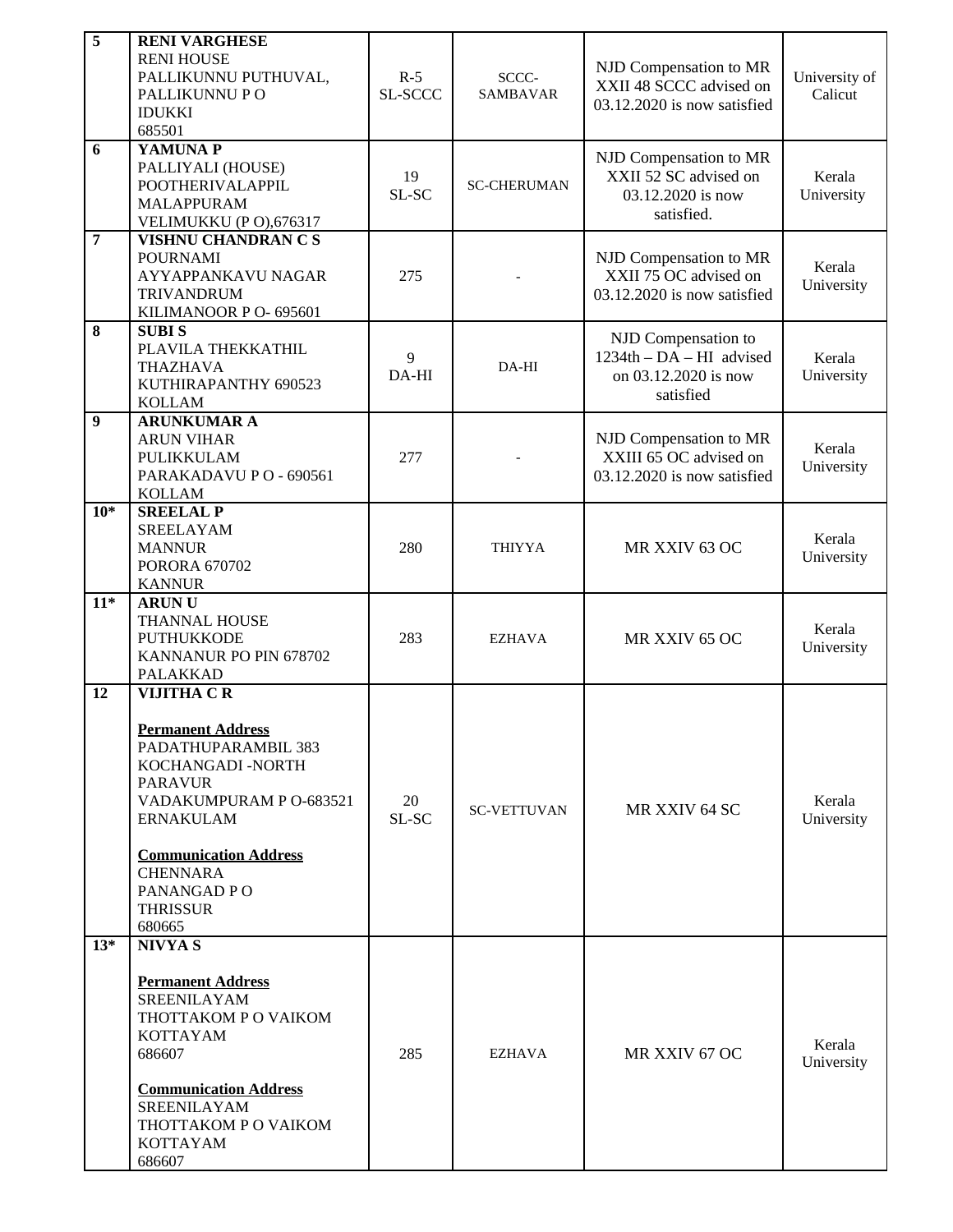| 14    | <b>NABHAN P</b><br>PARAKKAL HOUSE<br>KARUVARAKUNDU<br>THARISH POST 676523<br>MALAPPUARM DIST                                                                                                                                        | 508         | M-MAPPILA                       | MR XXIV 66 M     | Kerala<br>University |
|-------|-------------------------------------------------------------------------------------------------------------------------------------------------------------------------------------------------------------------------------------|-------------|---------------------------------|------------------|----------------------|
| $15*$ | <b>AMRUTHA G</b><br>CHEMMANAMKADU<br><b>CHITTUR</b><br>THEKKEGRAMAM POST,<br><b>PALAKKAD</b><br>PIN:678103                                                                                                                          | 289         | <b>EZHAVA</b>                   | MR XXIV 71 OC    | Kerala<br>University |
| 16    | <b>AMBILIDAS C R</b><br>VITTIYODE PUTHEN VEEDU<br><b>KARUMANOOR</b><br>PARASSALA- 695502<br>THIRUVANANTHAPURAM                                                                                                                      | 993         | <b>LATIN</b><br><b>CATHOLIC</b> | MR XXIV 68 LC/AI | Kerala<br>University |
| 17    | <b>ANANTHAKRISHNAN R</b><br><b>DWARAKA</b><br>PARK MUKKU, PANNIMON<br><b>UMAYANALLOOR P O,691589</b><br><b>KOLLAM</b>                                                                                                               | 287         |                                 | MR XXIV 69 OC    | Kerala<br>University |
| 18    | PRAJISHA M V<br><b>SREEVALSAM</b><br><b>EYYAKKAD</b><br><b>UDINUR PO, 671310</b><br><b>KASARAGOD</b>                                                                                                                                | 320         | V-VISWAKARMA                    | MR XXIV 70 V     | Kerala<br>University |
| $19*$ | NIVEDITHA T C<br>THANIKKANDAM CHALIL<br><b>HOUSE</b><br><b>PERAMBRA</b><br>PERAMBRA PO, KALLODE<br>VIA, PIN: 673525<br><b>CALICUT</b>                                                                                               | 290         | <b>THIYYA</b>                   | MR XXIV 73 OC    | Kerala<br>University |
| 20    | <b>ANU ANAND V P</b><br><b>Permanent Address</b><br><b>GEETHAM</b><br>VALLIKUNNU<br>VALLIKUNNU - 673314<br>MALAPPURAM<br><b>Communication Address</b><br>PANOLI HOUSE<br><b>MARIKUNNU</b><br>MARIKUNNU - 673012<br><b>KOZHIKODE</b> | 21<br>SL-SC | <b>SC-VELAN</b>                 | MR XXIV 72 SC    | Kerala<br>University |
| $21*$ | <b>ATHUL S JEEV</b><br>VASANTHA VILASOM<br>VADAKKUMKARA WEST<br><b>UMAYANALLOOR P O 691589</b><br>KOLLAM                                                                                                                            | 292         | <b>EZHAVA</b>                   | MR XXIV 77 OC    | Kerala<br>University |
| $22*$ | <b>JISHAM</b><br><b>Permanent Address</b><br><b>KUNNIL HOUSE</b><br><b>KALIKAVU</b><br>KALIKAVU 676525<br>MALAPPURAM<br><b>Communication Address</b><br><b>KUNNIL HOUSE</b><br><b>CHENGODE</b><br>KALIKAVU 676525<br>MALAPPURAM     | 297         | EZHAVA                          | MR XXIV 62 E/B/T | Kerala<br>University |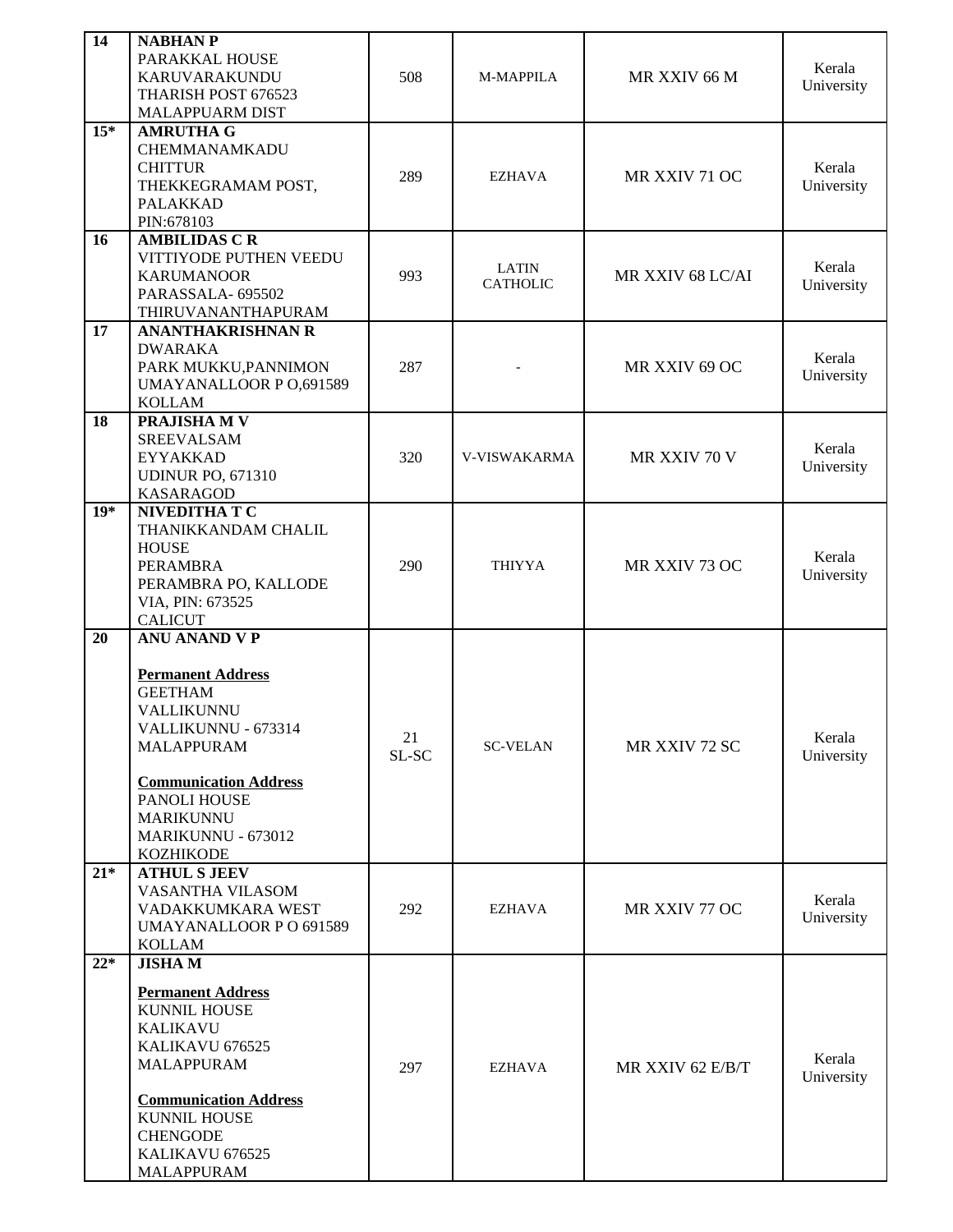| 23    | <b>GREESHMA GIRISH</b><br>LEKSHMIVILASOM<br>PERUKAVU<br>THIRUVANANTHAPURAM<br>695573                                                                                                                                                                   | 291 |               | MR XXIV 75 OC      | Kerala<br>University |
|-------|--------------------------------------------------------------------------------------------------------------------------------------------------------------------------------------------------------------------------------------------------------|-----|---------------|--------------------|----------------------|
| 24    | <b>ANVAR A</b><br>KOTTARAYIL VEEDU<br><b>MANNADY PO</b><br>PATHANAMTHITTA<br>691530                                                                                                                                                                    | 531 | M-MUSLIM      | MR XXIV 76 M       | Kerala<br>University |
| $25*$ | <b>SUSHITH CK</b><br>CHANDRANKANDIYIL(HO)<br><b>AYANIKKAD</b><br><b>KOZHIKODE</b>                                                                                                                                                                      | 299 | <b>THIYYA</b> | MR XXIV 74 T E/B/T | Kerala<br>University |
| 26    | <b>PRATHIBHA B</b><br><b>Permanent Address</b><br><b>KAKKARAKALAM</b><br><b>VADAVANNUR</b><br><b>PALAKKAD</b><br>VADAVANNUR 678504<br><b>Communication Address</b><br>HOUSE NO 209/ ALAYAR<br>VANDITHAVALAM<br><b>PALAKKAD</b><br>VANDITHAVALAM 678534 | 301 | <b>EZHAVA</b> | MR XXIV 78 E/B/T   | Kerala<br>University |
| 27    | <b>HARSHAB</b><br><b>Permanent Address</b><br><b>KABANI HOUSE</b><br><b>KUTTOTH</b><br>KOZHIKODE DT<br>KUTTOTH POST, PIN: 673524<br><b>Communication Address</b><br><b>KABANI HOUSE</b><br><b>KUTTOTH</b><br>KOZHIKODE DT<br>KUTTOTH POST, PIN: 673524 | 293 |               | MR XXIV 79 OC      | Kerala<br>University |
| 28    | <b>SAFANA PK</b><br>AMBALAKKANDI HOUSE<br>MUNDAPPALAM<br>KONDOTTY PO 673638<br>MALAPPURAM                                                                                                                                                              | 553 | M-MAPPILA     | MR XXIV 80 M       | Kerala<br>University |
| 29    | <b>RAJESH PRABHU B L</b><br>#7/582 PRABHU NIVAS,<br>128, NEAR DR NAIRS<br>HOSPITAL, RESIDENCY<br>NAGAR, ASRAMAM<br>KOLLAM - 691002                                                                                                                     | 294 |               | MR XXIV 81 OC      | Kerala<br>University |
| $30*$ | <b>VEENAUR</b><br><b>Permanent Address</b><br><b>UPPATHIL HOUSE</b><br>WEST MANGAD PO<br><b>THRISSUR</b><br>680542<br><b>Communication Address</b><br>PULIPARAMBIL HOUSE<br>CHETTUPUZHA PO<br><b>THRISSUR</b><br>680012                                | 303 | <b>EZHAVA</b> | MR XXIV 91 OC      | Kerala<br>University |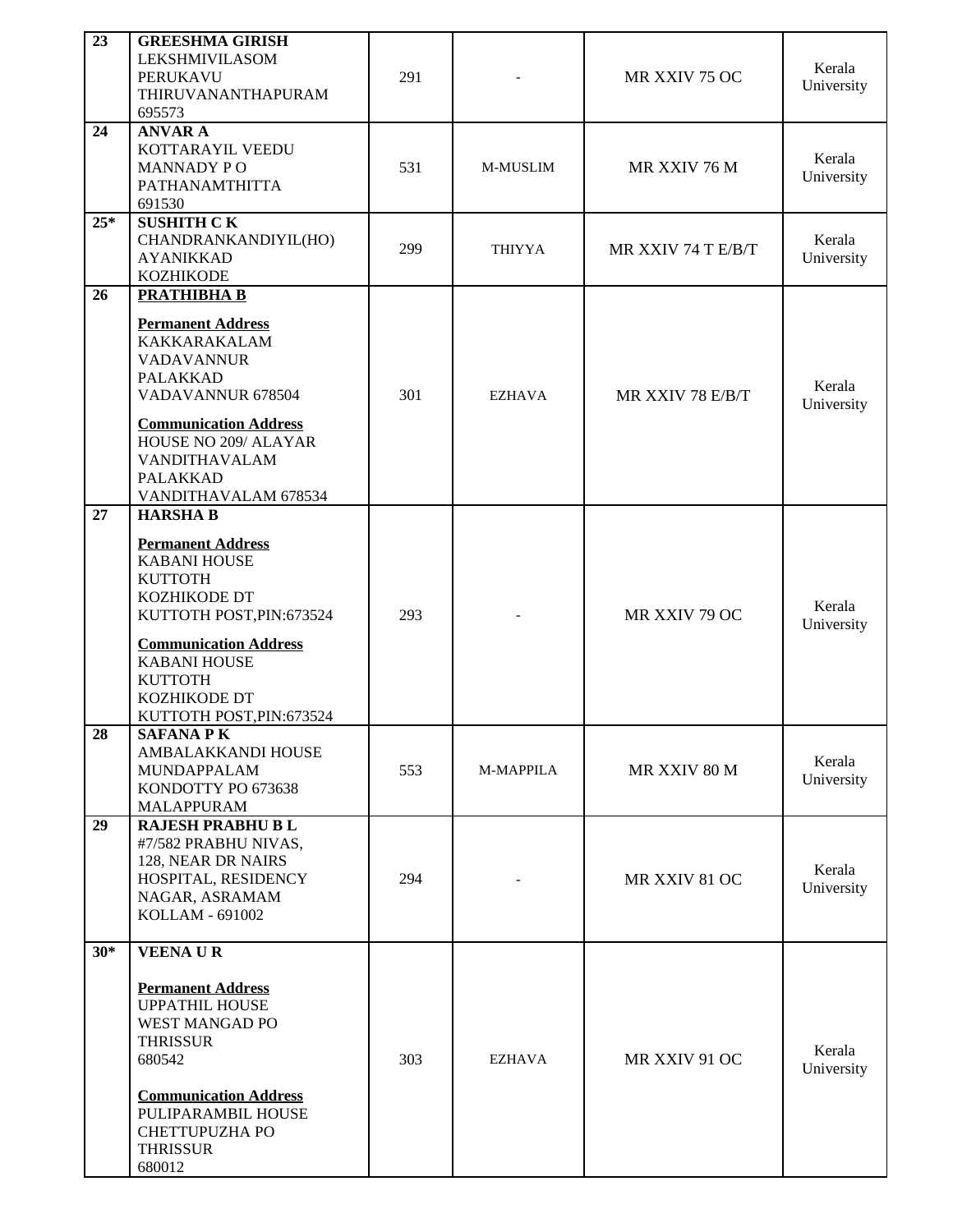| 31    | <b>RAJANI MURALI</b><br>KOYICKAL HOUSE<br>THRIKKAKARA<br>COCHINUNIVERSITY, PIN-<br>682022<br><b>ERANAKULAM</b>                                                                                                                                                                                                                          | 295         | MR XXIV 83 OC      |                | Kerala<br>University |
|-------|-----------------------------------------------------------------------------------------------------------------------------------------------------------------------------------------------------------------------------------------------------------------------------------------------------------------------------------------|-------------|--------------------|----------------|----------------------|
| 32    | <b>ROSHITHA K RAJAN</b><br><b>PUTHENPURA</b><br>WEST YAKKARA / PALAKKAD<br>PALAKKAD CITY PO / 678014                                                                                                                                                                                                                                    | 22<br>SL-SC | <b>SC-CHERUMAN</b> | MR XXIV 84 SC  | Kerala<br>University |
| 33    | <b>SHYAMAN</b><br>NEELAMANA<br>NADUVATTOM / NORTH<br><b>BEYPORE PO</b><br>KOZHIKODE - 673015                                                                                                                                                                                                                                            | 298         |                    | MR XXIV 85 OC  | Kerala<br>University |
| 34    | <b>NASEEHA A S</b><br><b>KIZHAKKE</b><br>VELICHIKULANGARA<br>ERAVATTOOR, PERAMBRA<br>ERAVATTOOR(PO), 673525<br><b>KOZHIKODE</b>                                                                                                                                                                                                         | 557         | M-MAPPILA          | MR XXIV 86 M   | Kerala<br>University |
| 35    | UNNIKRISHNAN ML<br><b>AMBADI</b><br><b>POTTAYIL</b><br>MALAYINKIL 695571<br>THIRUVANANTHAPURAM                                                                                                                                                                                                                                          | 300         |                    | MR XXIV 87 OC  | Kerala<br>University |
| $36*$ | <b>NITHIN P</b><br><b>Permanent Address</b><br><b>ANASWARA</b><br><b>RAMANATTUKARA</b><br><b>KOZHIKODE</b><br>673633<br><b>Communication Address</b><br><b>PATTATHIL</b><br><b>MYTHREE NAGAR</b><br>NEAR MUNICIPALITY OFFICE<br>673633                                                                                                  | 305         | <b>THIYYA</b>      | MR XXIV 93 OC  | Kerala<br>University |
| 37    | <b>MIDHUN VR</b><br><b>TEKKANKATTIL HO</b><br>VEERAVANCHERY<br><b>KOZHIKODE</b><br>673531                                                                                                                                                                                                                                               | 302         |                    | MR XXIV 89 OC  | Kerala<br>University |
| 38    | <b>VINNI VASU</b><br><b>Permanent Address</b><br>PEDIKATTUPARAMBIL<br><b>HOUSE</b><br><b>IRINJALAKUDA</b><br><b>THRISSUR</b><br><b>IRINJALAKUDA</b><br><b>NORTH/680125</b><br><b>Communication Address</b><br>KOLENGATTU PARAMBIL<br><b>HOUSE</b><br>RAGAMALIKAPURAM<br><b>KOTTAPPURAM</b><br>P O POOTHOLE,<br><b>THRISSUR - 680004</b> | 318         | <b>OBC-ODANS</b>   | MR XXIV 90 OBC | Kerala<br>University |